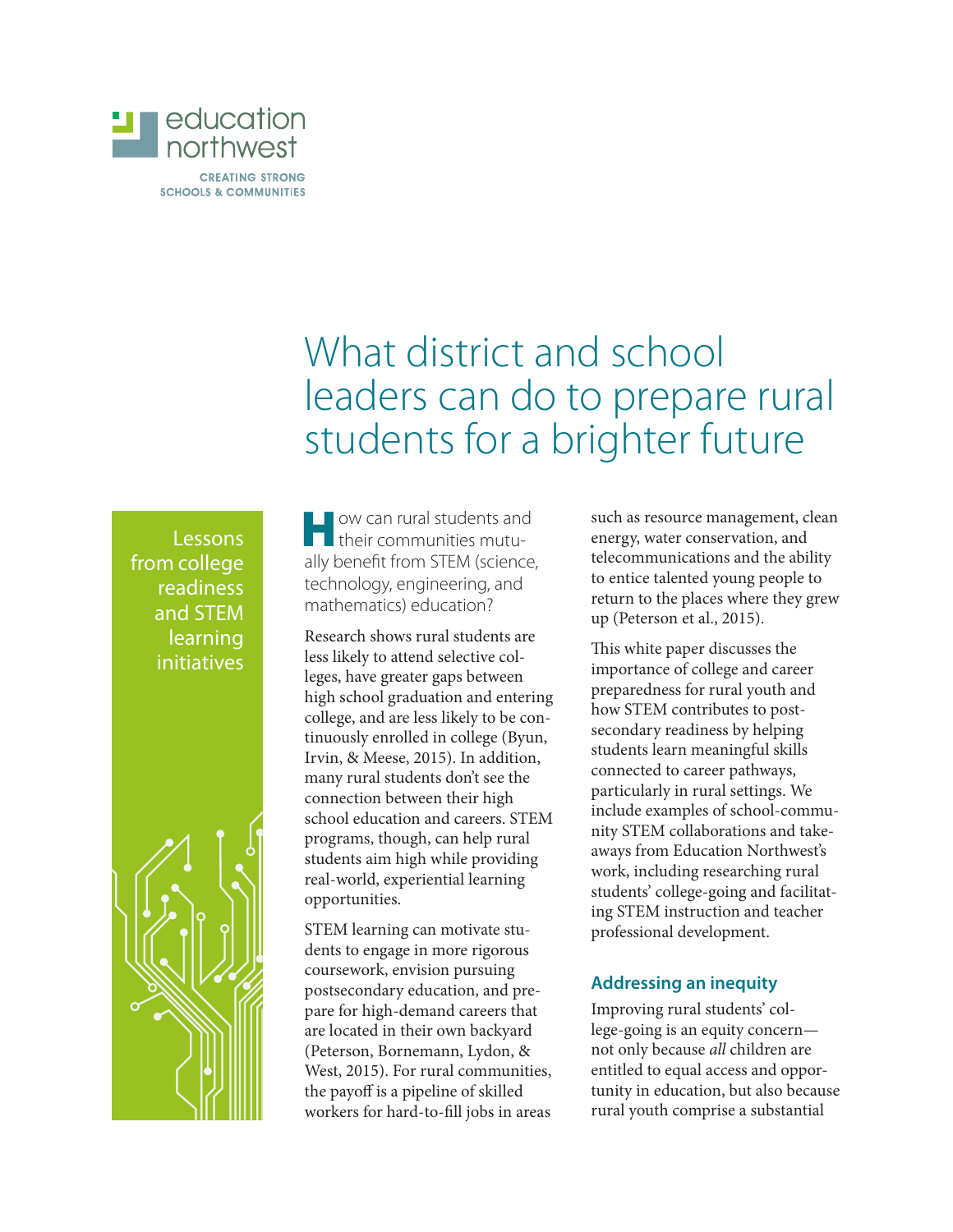proportion of the student population in the United States. The Rural School and Community Trust estimates that a fifth of U.S. students, nearly half of all school districts, and almost a third of our schools are rural.

These students face a number of barriers to pursuing postsecondary education, including geographical isolation, limited opportunities for rigorous college prep courses, and rural schools' difficulty in attracting and retaining highly qualified math and science teachers who are certified in their main teaching assignment field (Barton, 2012).

Overcoming these challenges requires innovation, creativity, and collaboration. Tapping into technology and community partners is an ideal way to fill gaps, providing mentors and other resources.

While there are no easy fixes, the potential rewards are great—particularly as technological advances and STEM industries make new demands on the educational level and skills that students need to fill traditional jobs and to enter fields that are just emerging in rural areas.

# **Laying the groundwork for STEM**

In a recent issue of the *Peabody Journal of Education,* edited by Education Northwest, Peterson and colleagues argue that STEM is paving the way for rural communities to reimagine themselves and to "allow rural students to find meaningful and challenging work in the communities they love" (Peterson et al., 2015, p. 284). Helping to prepare students for STEM careers can take many directions. The authors cite examples such as a 21st Century Community

Learning project that asks elementary school students to redesign a common household device and build a prototype incorporating their improvements; a program that partners grade 4 students with farmers to collect and analyze data on horny lizard toads; and a high school's use of Project Lead the Way curriculum to ignite interest in the engineering and health sciences fields.

The authors also describe how rural communities are banding together or turning to external partners to leverage scarce resources: Collaborations between rural school districts and postsecondary institutions offer mentors, dual credit options, and rigorous extracurricular activities for secondary-level students. A rural alliance allows consortia of school districts to collaboratively design online courses and spread the administrative costs of college prep programs such as AVID (Advancement Via Individual Determination). Outreach to a federal agency allows students to video chat with STEM professionals.

*The bottom line is that forging partnerships, taking advantage of existing resources, and refocusing existing programs can help jumpstart students' interest in STEM and connect this learning to further educational and occupational pursuits.* 

### **Equipping teachers for project-based learning and STEM partnerships**

An Oregon middle school with a high-poverty and diverse student body is aiming to improve student outcomes by refashioning itself as a STEM-oriented school. The ambitious approach fosters critical thinking; gives students a choice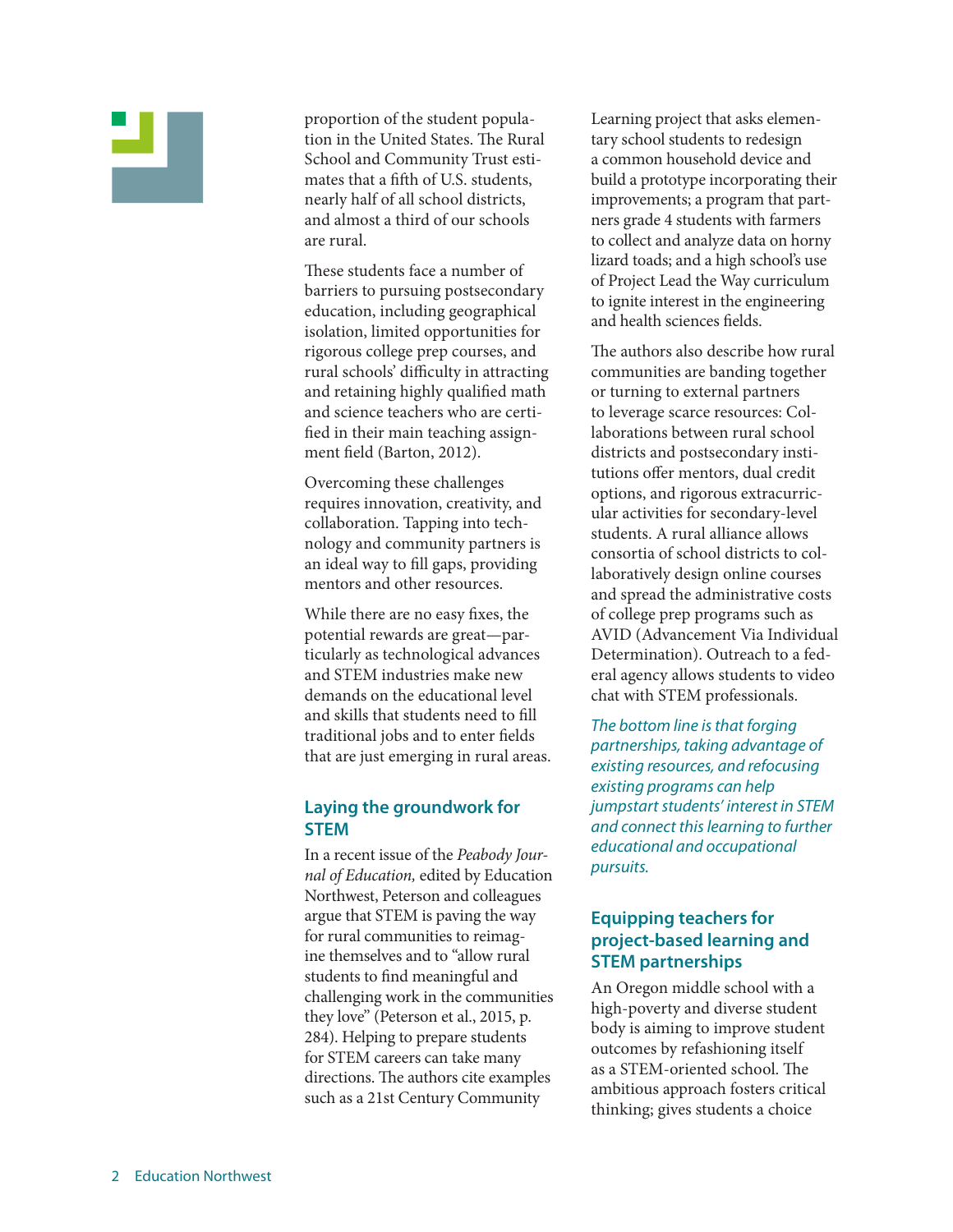of challenges to work on in general engineering, environmental/sustainability science, and information technology; provides strategies for problem-solving and teamwork; and highlights writing to articulate thinking.

Industry partners loan hardware, software, and specific tools that enable students to carry out authentic STEM projects. They also agree to visit classrooms and assist teachers with designing projects that help students build such essential skills as collaboration, problem-solving, and critical thinking that industry partners feel many current job applicants lack.

To prepare teachers for the shift to a STEM-focused approach, Education Northwest was called in to lead an in-depth professional development program. It included facilitating grade-level interdisciplinary planning teams and coaching teachers on research-based approaches to professional learning communities. Education Northwest also served as a conduit between the school and the University of Oregon, which provided graduate student scientists to work with teachers on lesson and project plans.

While this approach to STEM requires considerable funding and a whole school commitment, it's paying off in improved student engagement. By instilling a climate of high expectations, high-quality instruction, and comprehensive supports, the school has also seen growth in science scores on state assessments.

*One consideration is that it takes a lot of time and materials to plan and present engaging hands-on STEM lessons. To make it work, teachers need adequate prep time, dedicated time for collaboration, scaffolding* 

*in STEM subjects, and a designated person to coordinate classroom visits by STEM professionals.* 

# **Recognizing that one size doesn't fit all rural students**

Whatever approach education leaders take to engage rural students in STEM and promote higher education, it's important to remember that these students are not a homogeneous group. That's one of the takeaways of a recent Regional Educational Laboratory (REL) Northwest study on rural versus nonrural college-going published by Education Northwest researchers (Pierson & Hanson, 2015). The study found that rural Oregon students were less likely than nonrural students to enroll in postsecondary education after high school graduation and to persist to the second year of college at all levels of high school student achievement in math and reading. The authors found differences, though, along demographic lines. For example, rural Hispanic students may have different barriers to college enrollment and persistence than their rural white peers.

*The lesson learned is that education leaders should design programs and policies to overcome barriers facing all rural students, while being mindful of differences among those students.* 

While STEM education in rural settings provides new opportunities for hands-on exploration of real-world problems and careers, students who are sparked by their STEM learning may still need help forging and maintaining a path that connects their bourgeoning interests to a clear plan for the future.  $\blacksquare$